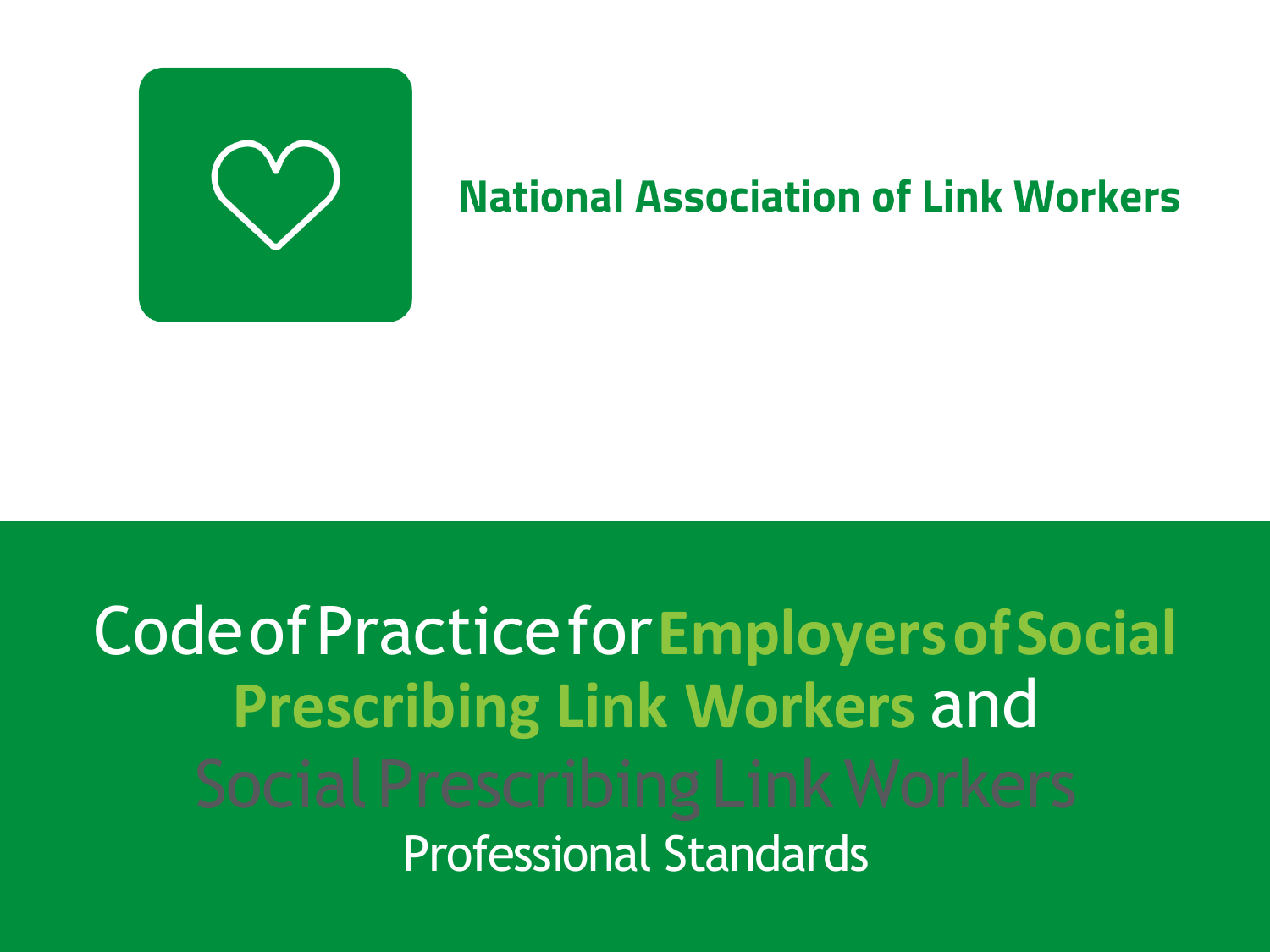### **Introduction**

The Code of Practice sets the core standards expected of high-quality social prescribing practice.

Our members, patients, and members of the public tell us they will trust a healthcare professional whose practice was underpinned by a code of practice more.

Our members commit to high-quality social prescribing professional practices and standards by adhering to our code of practice and maintaining Continuing Professional Development (CPD).

The Code of Practice is non-model specific which increases consistency in professional practice, ensures professional competence and public confidence.

### **Code of Practice for Employers of Social Prescribing Link Workers**

1. As an employer, the Code of Practice for Employers of Social Prescribing Link Workers sets out your responsibilities for making sure your social prescribing link workers are competent and supported to achieve the Code of Practice for Social Prescribing Link Workers.

## **How to use the codes**

Employers of social prescribing link workers and social prescribing link workers should use the code of practice:

- To inform high quality social prescribing practice
- As a reflective tool for both employers and social prescribing link workers
- As a self-assessment tool for improving practice for both employers and social prescribing link workers
- Toidentify learning and development needs for both employers and social prescribing link workers.

## **Code of Practice for Social Prescribing Link Workers**

2. As a social prescribing link worker, the Code of Practice for Social Prescribing Link Workers sets out your responsibilities for meeting the standards and ensuring professional competence.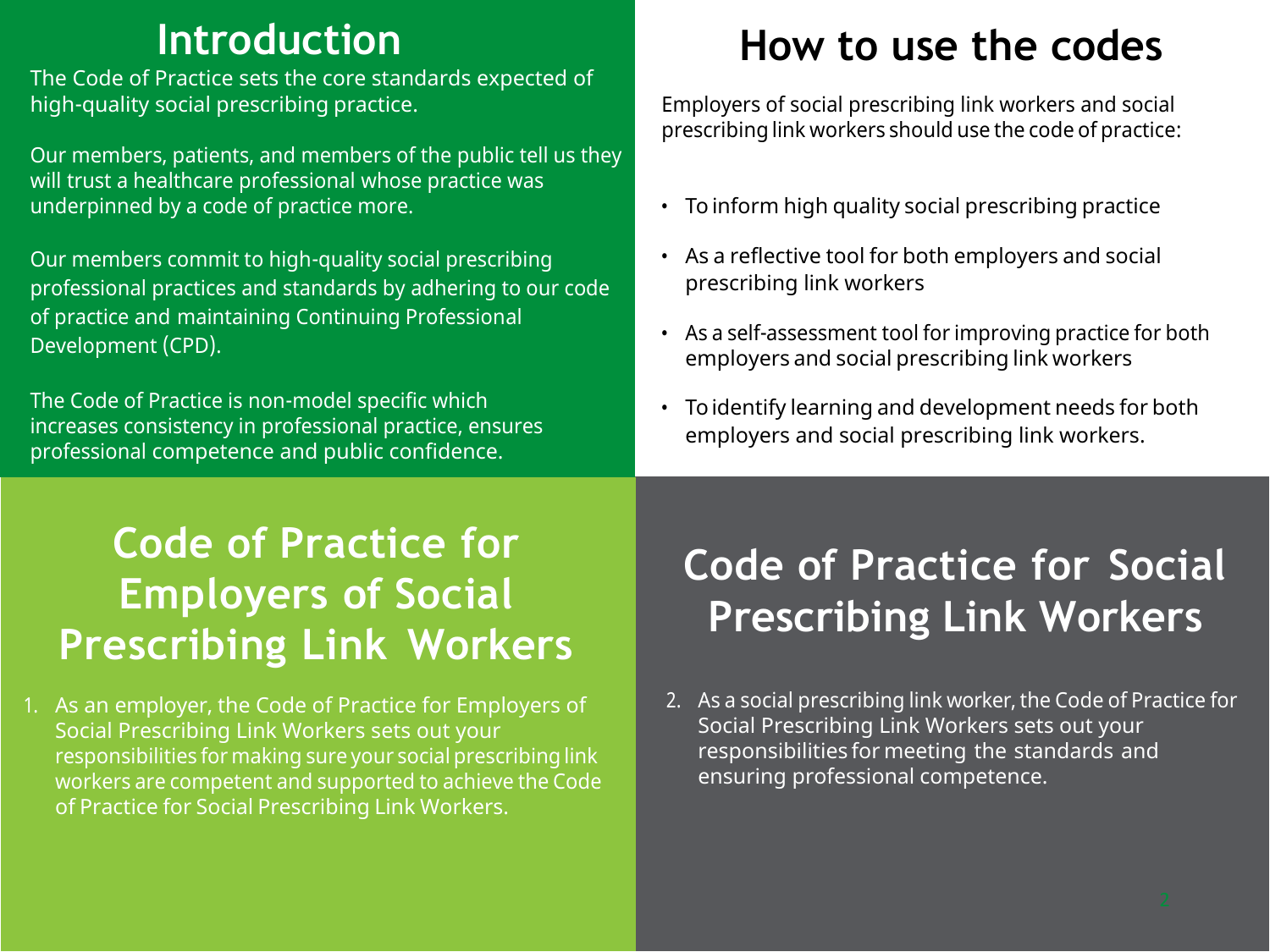**Code of Practice for Employers of Social Prescribing Link Workers**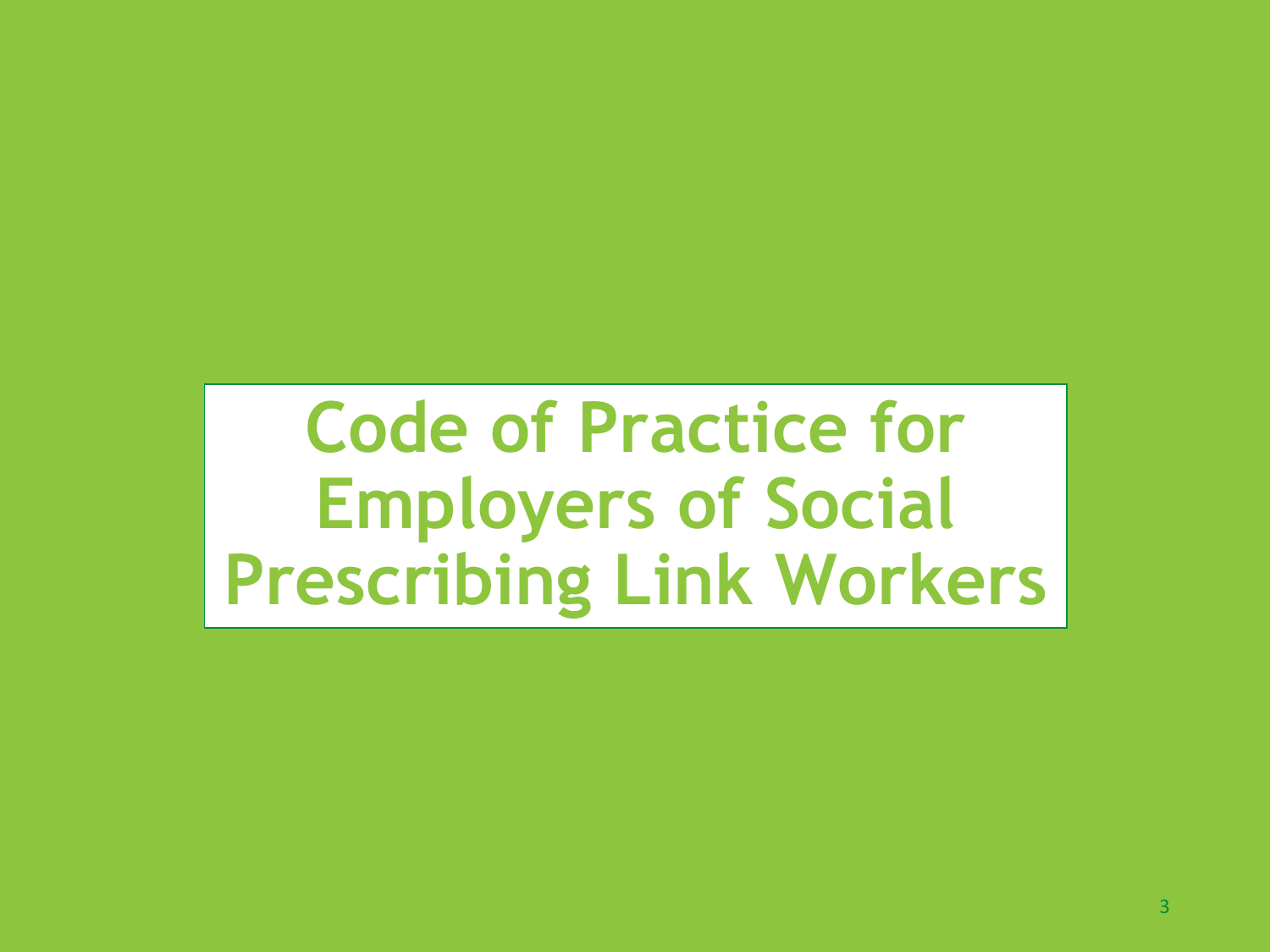**As a social prescribing link worker employer, you must make sure people are suitable and are the right fit for your social prescribing model**

**1**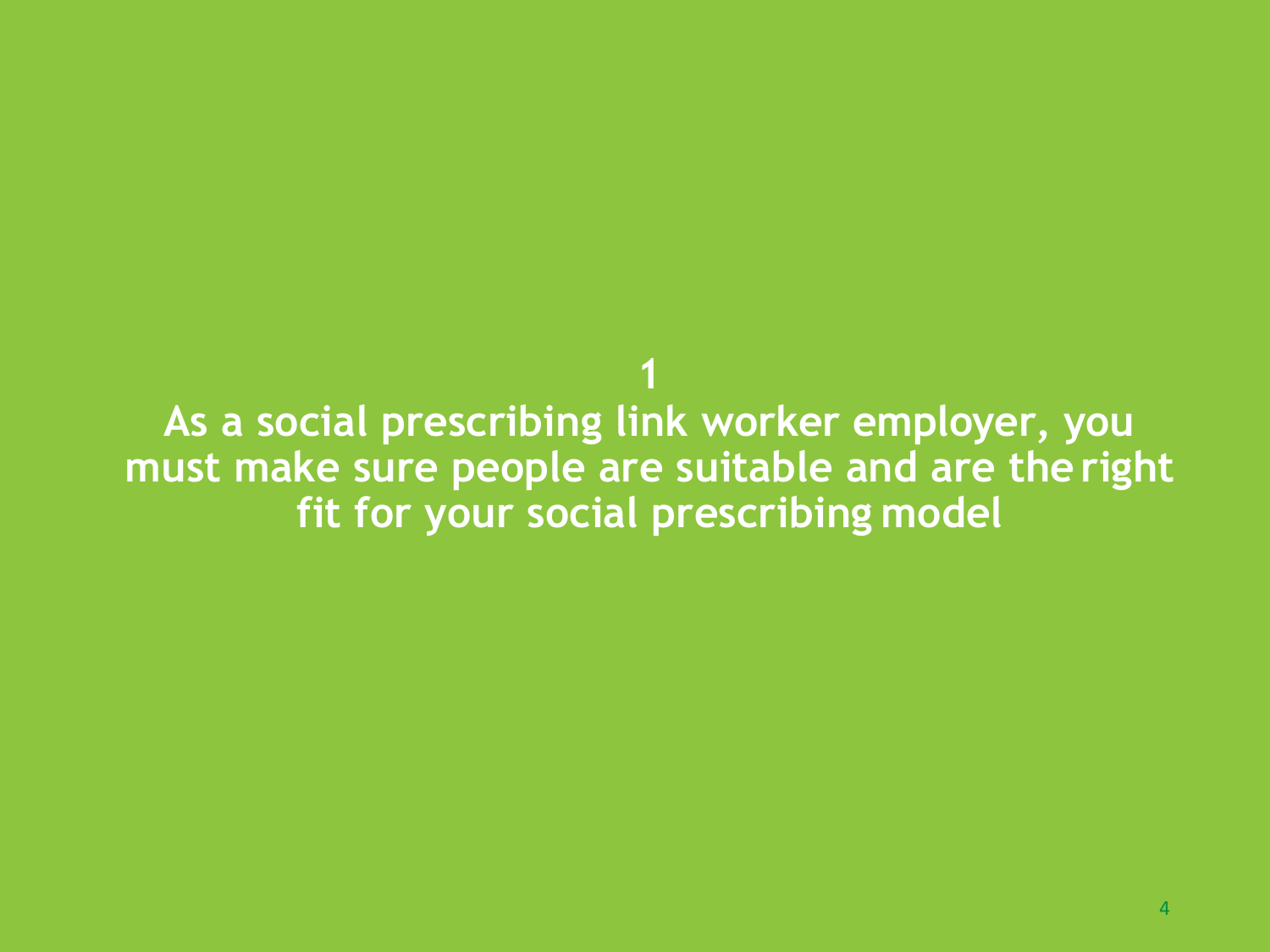# **You will**

**1.1** Ensure local key stakeholders, including health and social care professionals, service beneficiaries and referrers understand the need and limitations for the role.

**1.2** Use good practice recruitment processes to make sure that only suitable and competent people with personal attributes, experience, values and behaviours, and the potential to gain the necessary knowledge and skills, are recruited for your local social prescribing model.

**1.3** Conduct appropriate criminal record checks and follow relevant guidance when assessing whether a person can perform the duties of the job they have been selected for. You must do this before you appoint them.

**1.4** Seek appropriate references relating to a person's suitability to work in social prescribing services.

**1.5** Give workers clear information about their role responsibilities, boundaries, the referral pathways, the policies, and procedures they must follow in their work.

**1.6** Ensure staff appraisal guidance is linked to the job description. Staff appraisal becomes subjective when it is not linked to the job description.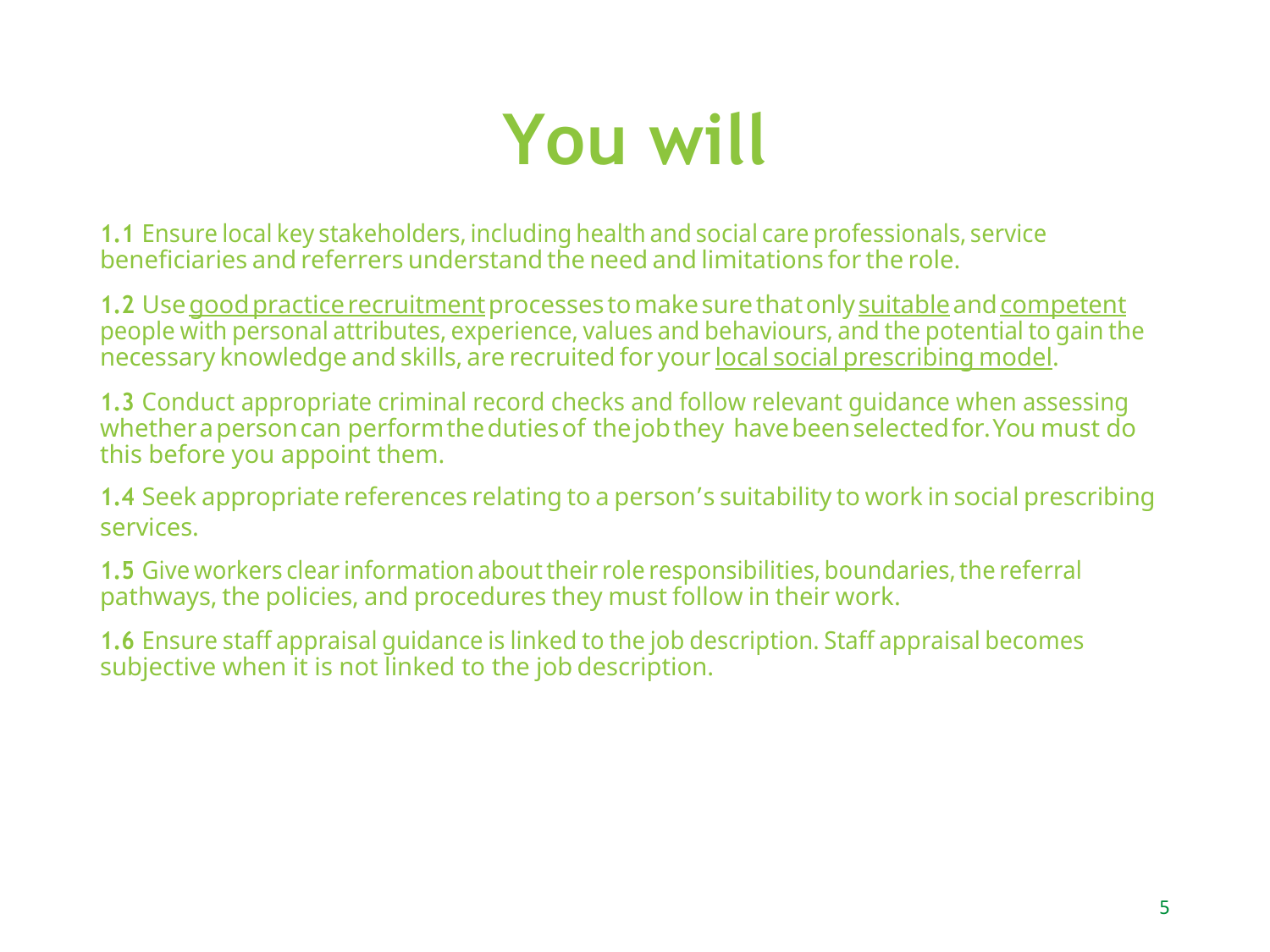**As a social prescribing link worker employer, you must have the infrastructures and systems in place to support social prescribing link workers to meet their Code of Practice**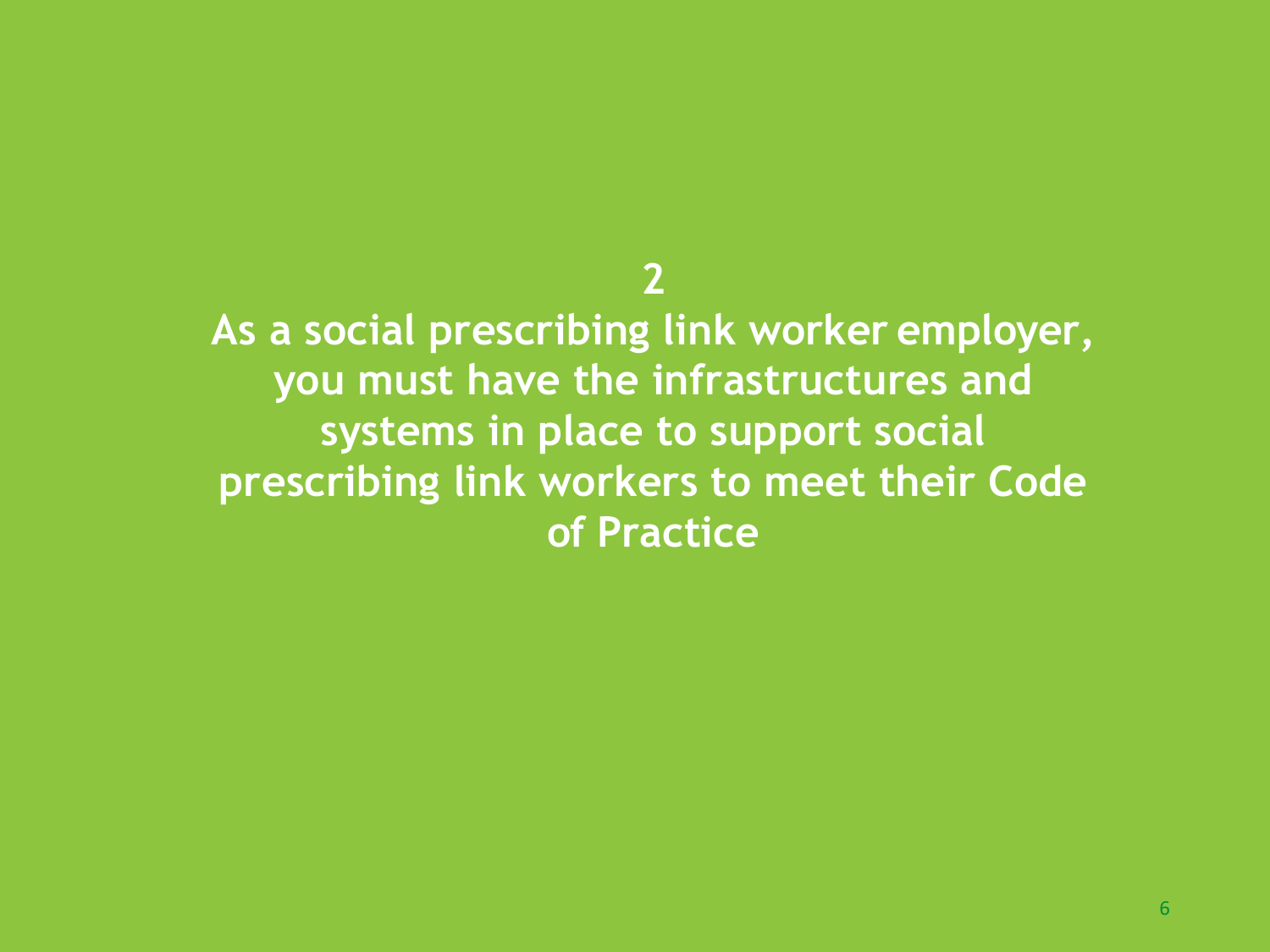# **You will**

**2.1** Regularly review written policies and procedures, particularly about risk assessment, quality assurance, lone working on/off site, safe referrals, home visits and reporting safeguarding concerns.

**2.2** Provideservicedeliverytools,timeandflexibilityrequiredforlinkworkerstocarryouttheirjob effectively and safely including, developing, and maintaining relationships with the community assets, robust community, and workforce referral pathways for your social prescribing model.

**2.3** Have systems in place to listen to and consider feedback from link workers, people who use services, carers, and other relevant people, to shape and improve services.

**2.4** Have systems in place for social prescribing link workers to report inadequate resources, gaps or difficultieswhichmighthaveanegativeeffectonthedeliveryofhighqualityexperiencetopeople.

**2.5** Have systems in place to constantly review service capacity, social prescribing link worker workload in line with demand.

**2.6** Have provisions in place for social prescribing link worker wellbeing including access to a qualified therapist if needed.

**2.7** Be committed to ensuring social prescribing link workers are remunerated fairly in line with similar roles of equal value.

**2.8** Support social prescribing link workers to meet the standards in their Code of Practice.

**2.9** If youemploy linkworkers fromotherprofessions, supportthemtomeettheir ownprofessional codes.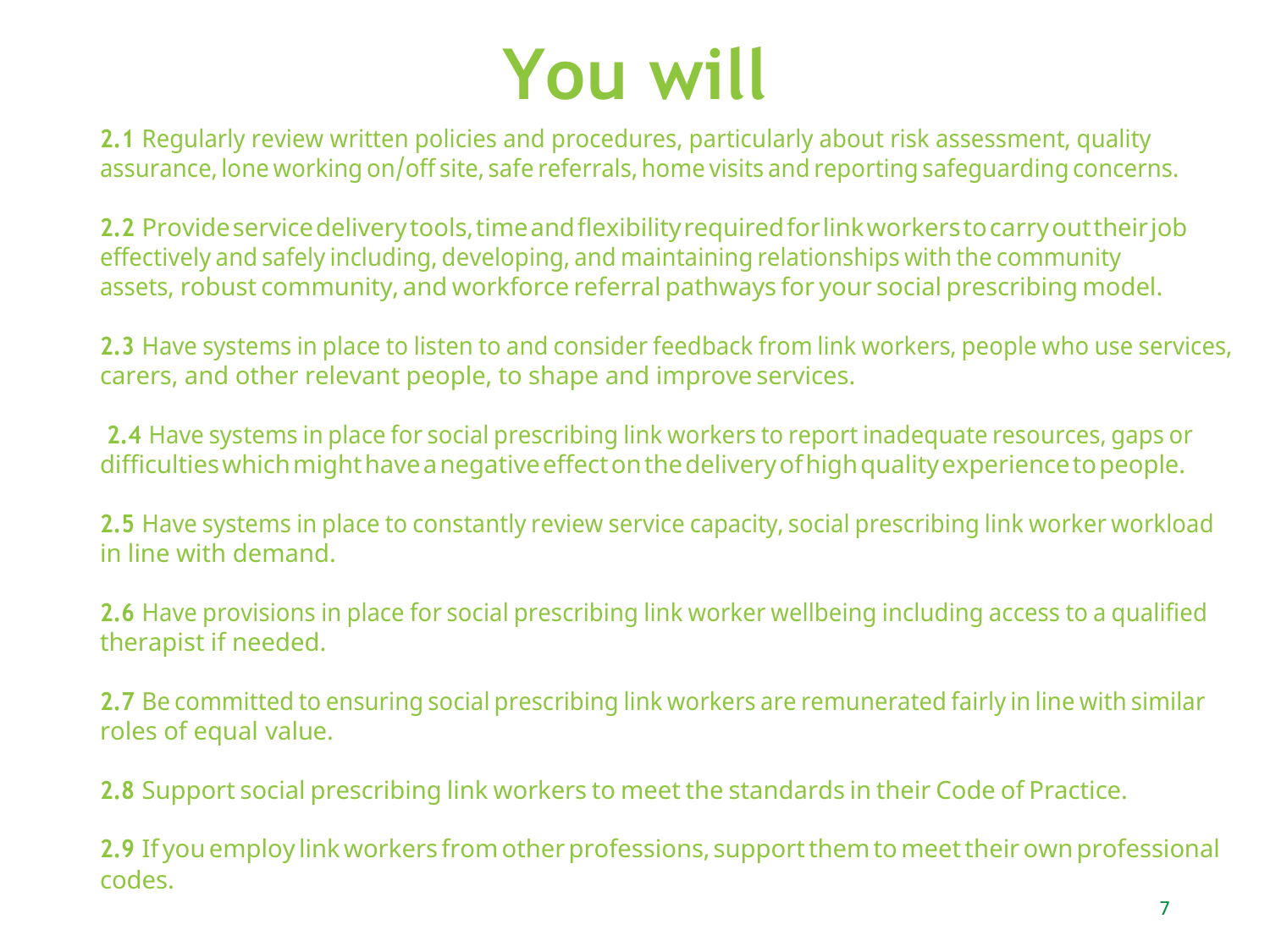**As a social prescribing link worker employer, you must provide learning and development opportunities to enable social prescribing workers to enhance their skills, knowledge and build resilience**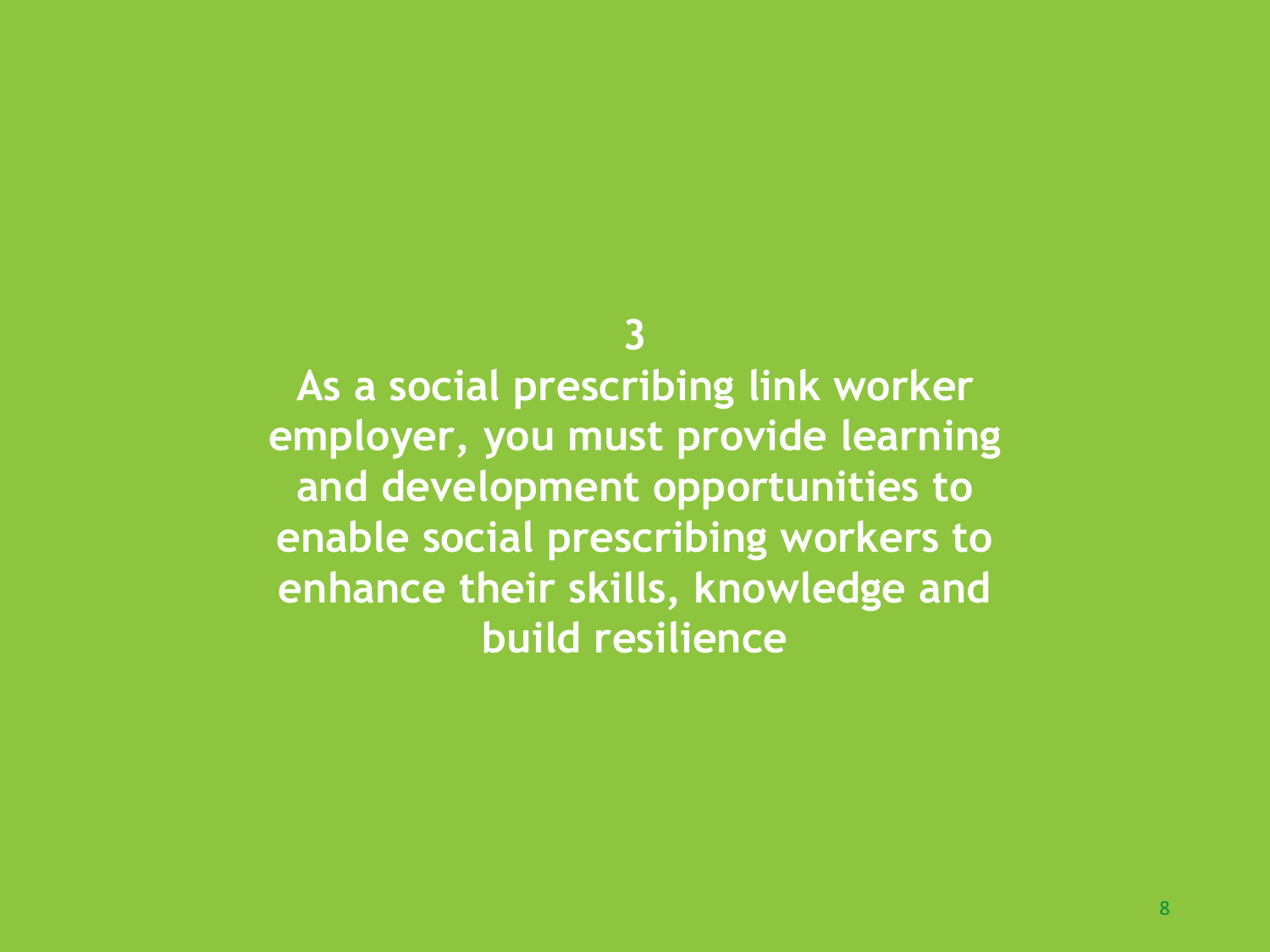

#### **3.1** Ensure staff know about the Code and how it applies to their conduct and practice.

**3.2** Provide effective induction, learning and development opportunities to help social prescribing link workers do their jobs effectively and prepare for new roles, changing roles and responsibilities.

**3.3** Ensure social prescribing link workers are aware of roles, expertise of organisations, community groups and workers from other professions they will work in partnership with.

**3.4** Ensure social prescribing link workers have access to continuing professional development, their training needs constantly reviewed and acted upon.

**3.5** Provide on-going, effective, formal, and regular clinical supervision and/or professional supervision independent of social prescribing link worker linemanagement.

**3.6** Enable staff to keep updated with local service provision.

**3.7** Support staff to attend the annual national social prescribing link worker conference to keep abreast with professional practice and national sharing of best practices.

**3.8** Provide access to peer networking and support.

**3.9** Support social prescribing link worker education and career progression.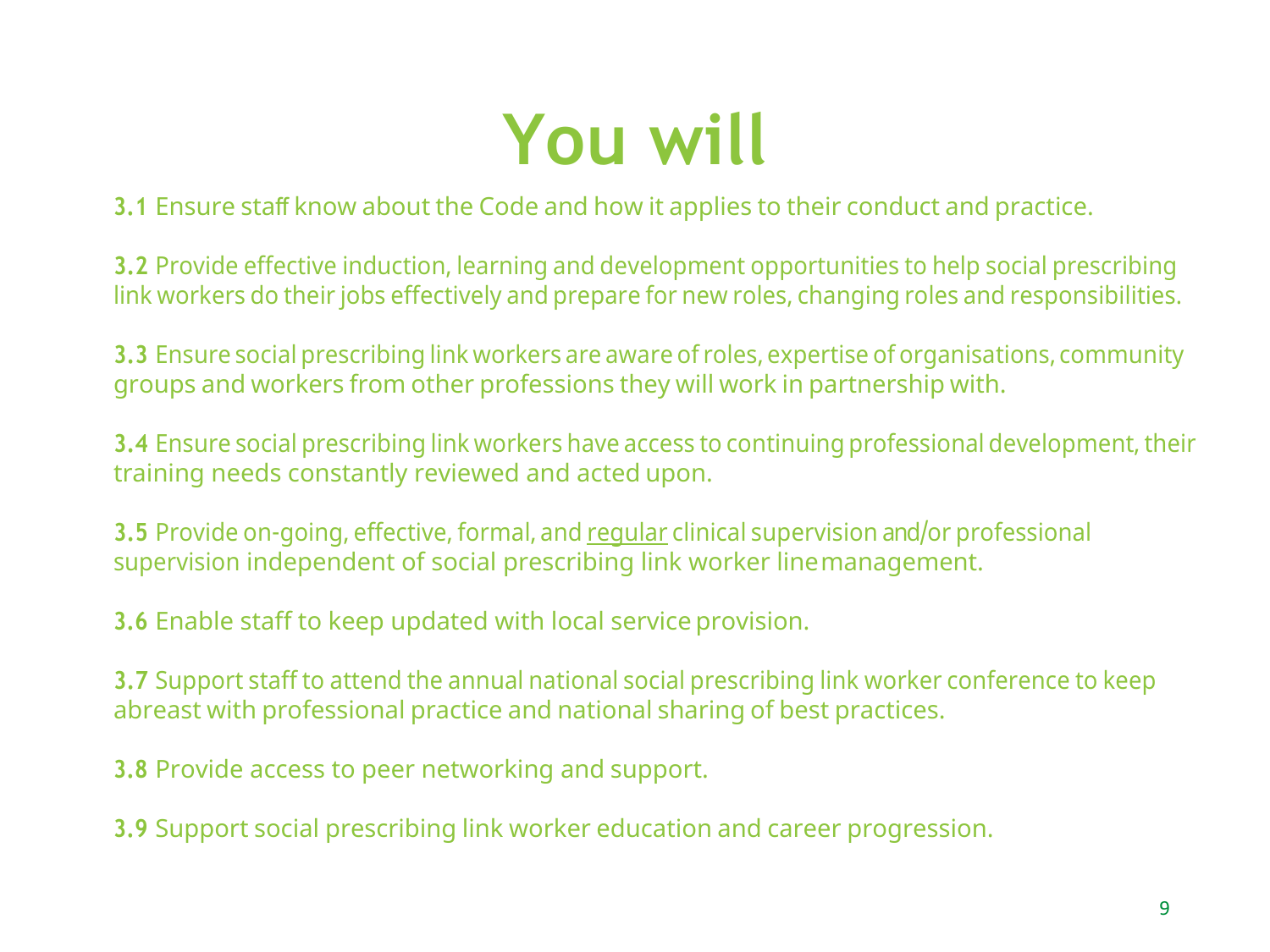**As a member of National Association of Link Workers, you will observe the standards of professional practice as set out in this Code, as they may be reviewed and reissued from time to time**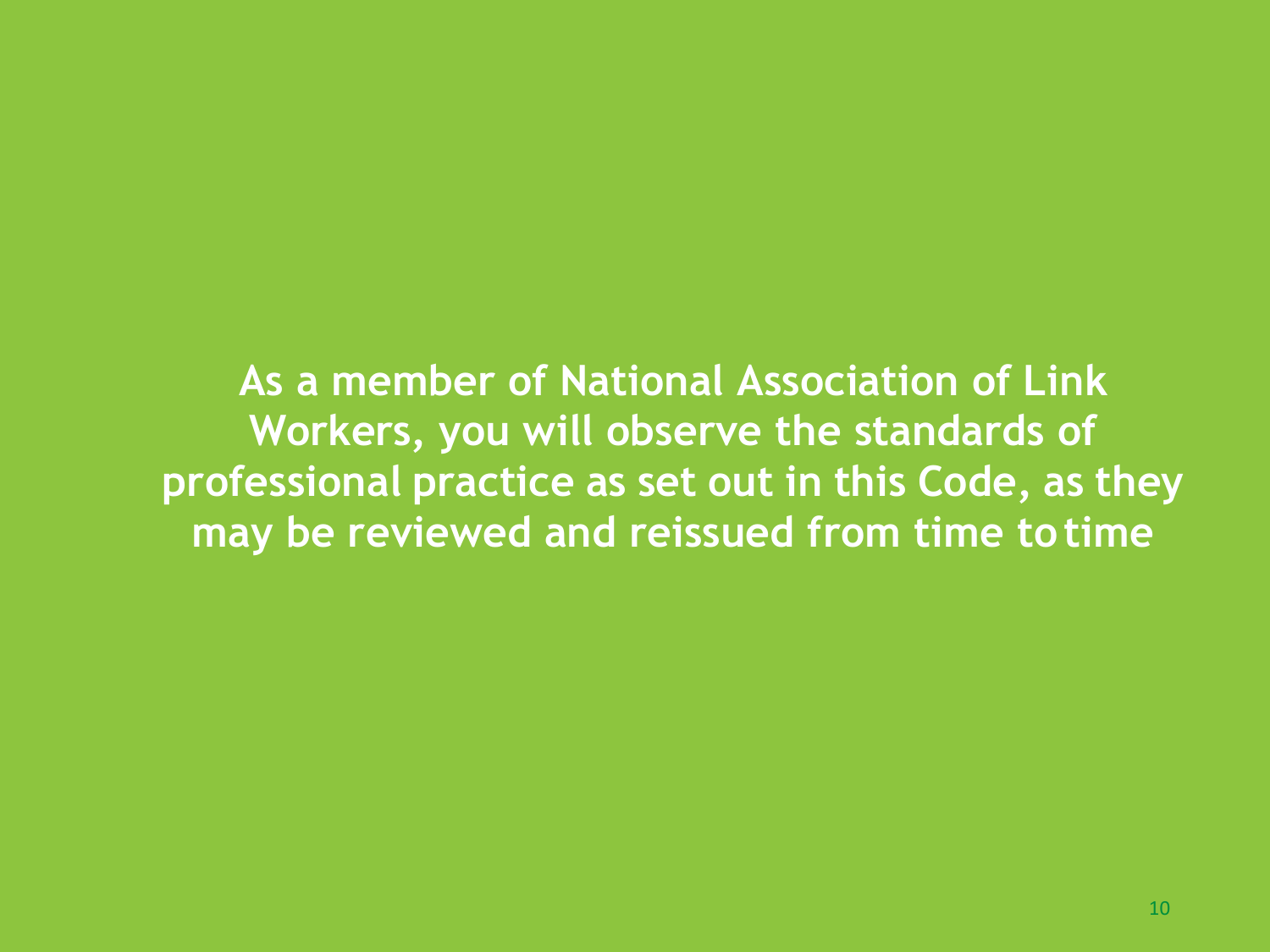# **Code of Practice for Social Prescribing Link Workers**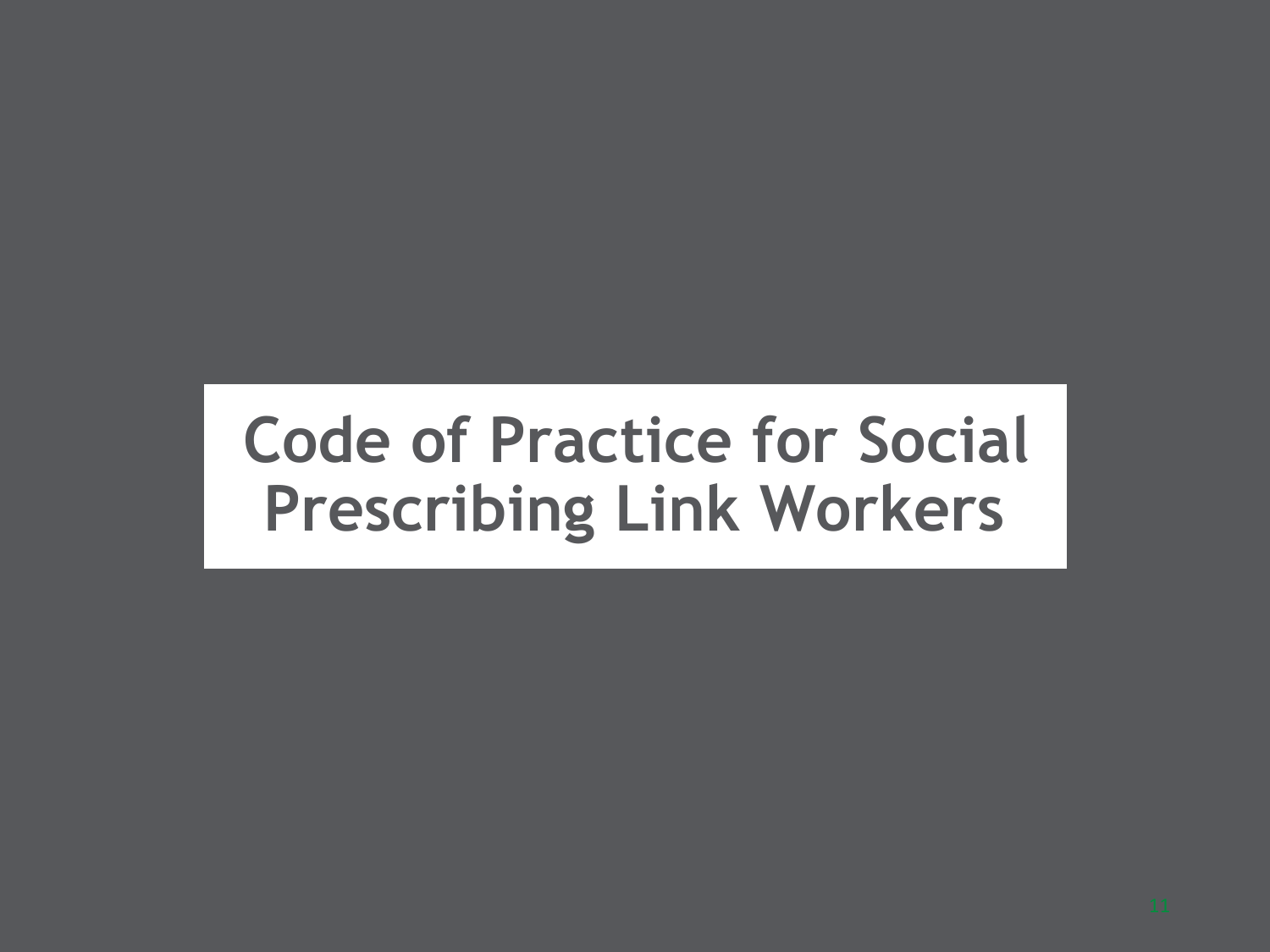**1 As a social prescribing link worker, I will promote the holistic wellbeing, rights, and interests, of individuals and carers**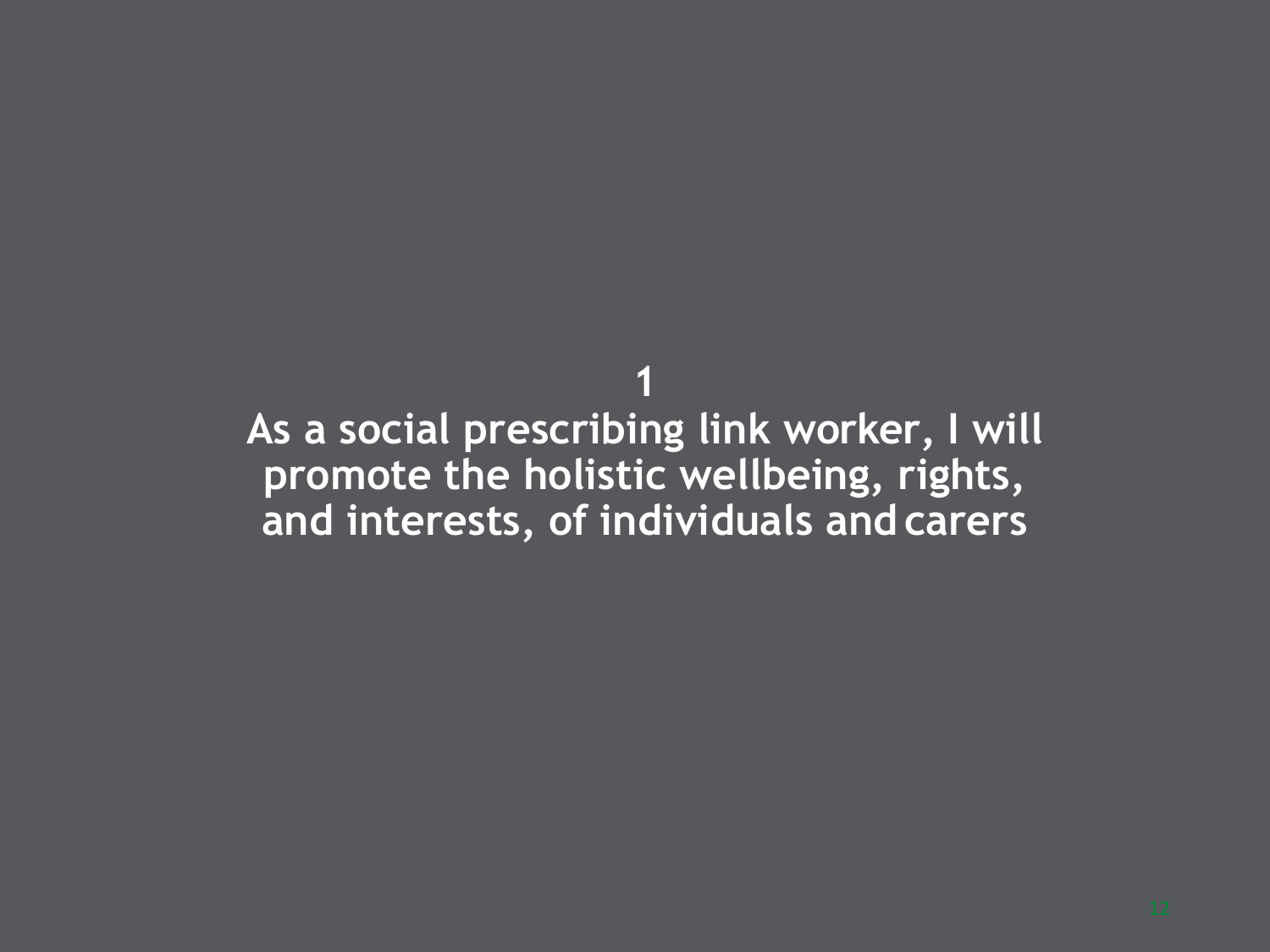**1.1** Be non-judgemental in listening to what matters topeople.

**1.2** Work in partnership with people to help them identify their non-medical holistic needs and solutions.

**1.3** Jointlycreateactionplansandgoalswithpeople to meet their needs from a holistic and social, economic, and environmental determinants of health perspective

**1.4** Work in partnership with colleagues, other professionals, communities, and organisations to promote the well-being and choice of individuals andcarers.

**1.5** Respect and, where appropriate, promote the views and wishes of people who use services and carers.

**1.6** Support the rights of people who use services to take control of their lives andmake informed choices about the services they use.

**1.7** Respect and maintain the dignity and privacy of people who use services.

- **1.8** Work in a way that promotes equality, diversity and respects diverse cultures and values.
- **1.9** Advocate for underserved and underprivileged communities to empower them to advocate for themselves.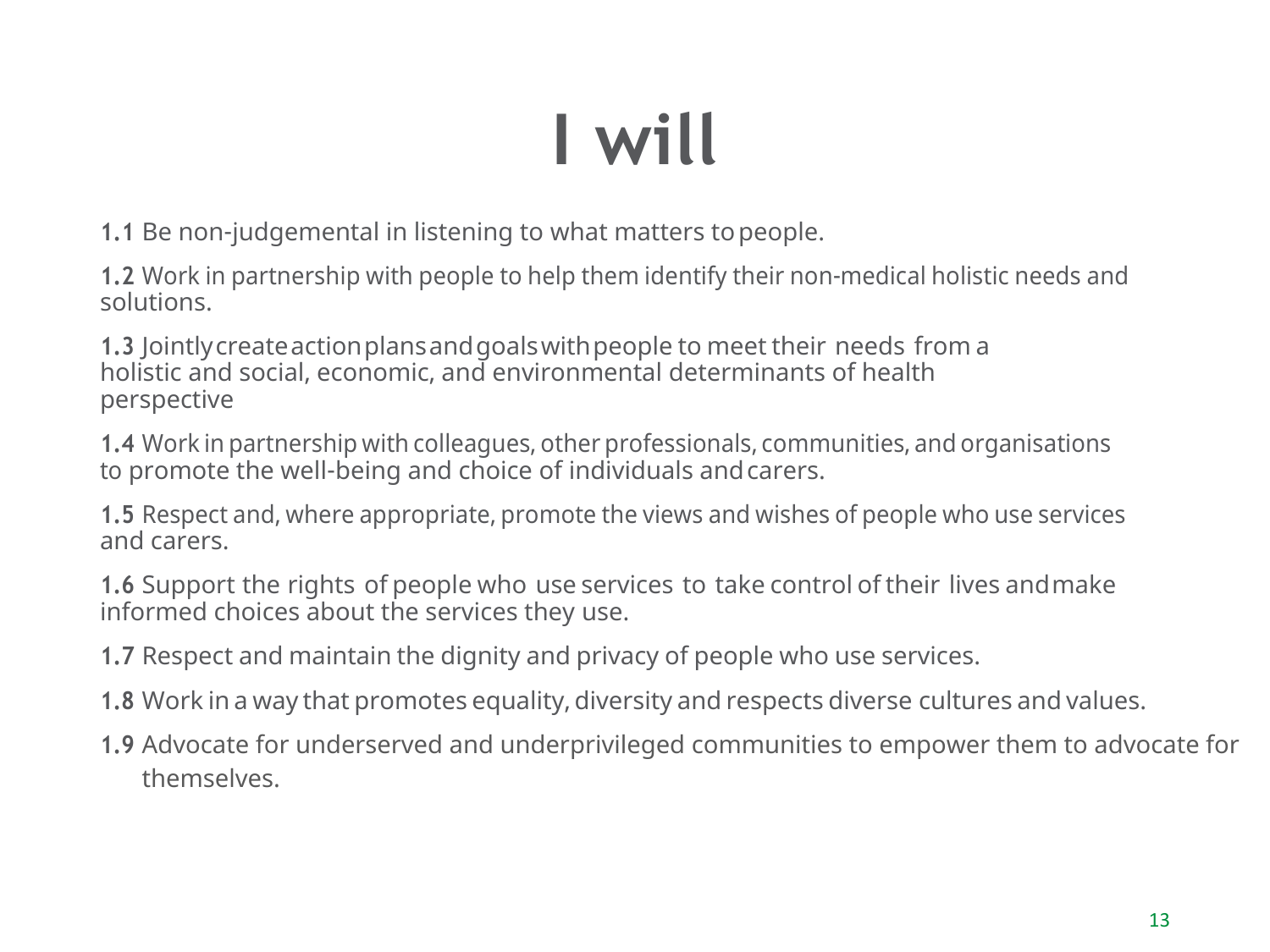**As a social prescribing link worker, I must build and maintain the trust and confidence of people who use services and carers**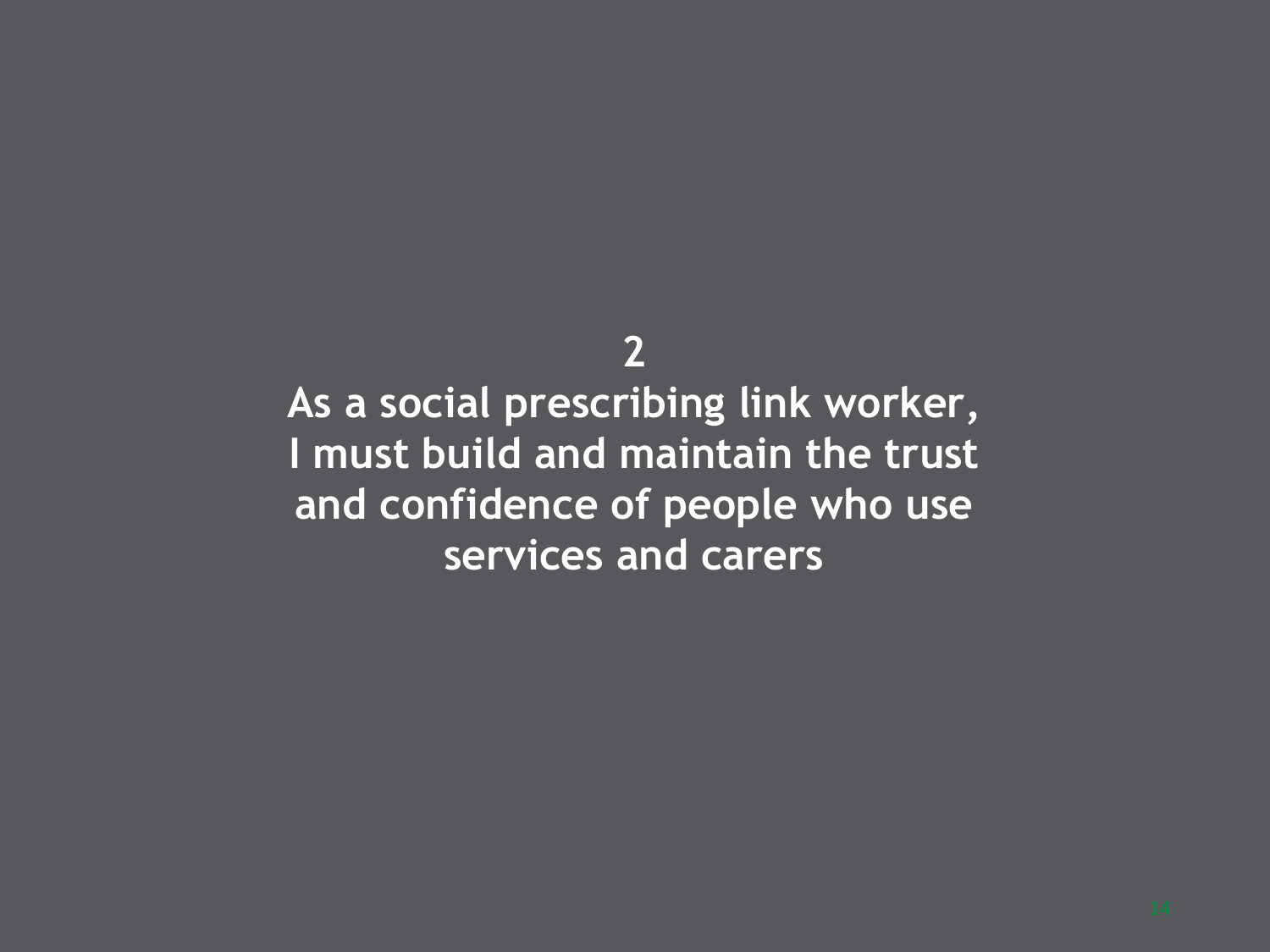**2.1** Be truthful, open, honest, and trustworthy.

**2.2** Communicate in an appropriate, open, accurate and straightforward way.

**2.3** Respect confidential information and clearly explain my employer's policies about confidentiality to people who use services and carers.

**2.4** Be reliable, dependable, and flexible in my approach.

**2.5** Honour work commitments, agreements, and arrangements and when it is not possible to do so, explain why to people who use services, carers, and my employer.

**2.6** Listen to what matters to people, make sure my personal views and preferences do not influence my judgement or practice.

**2.7** Use agreed referral pathways and refer to good quality community organisations andgroups based on people's preferences.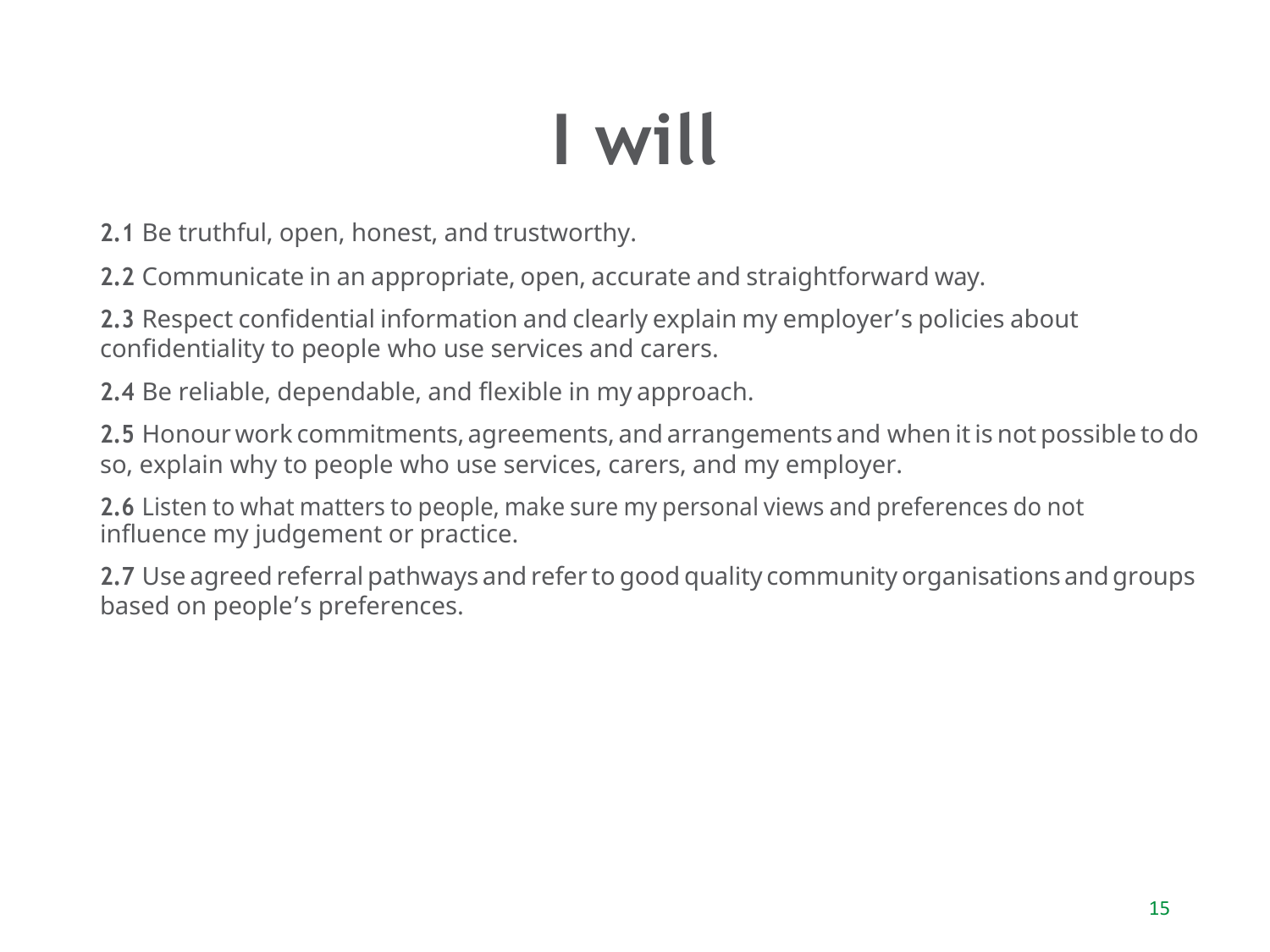**As a social prescribing link worker, I must promote the independence of people who use services while protecting them, as far as possible, from danger and harm**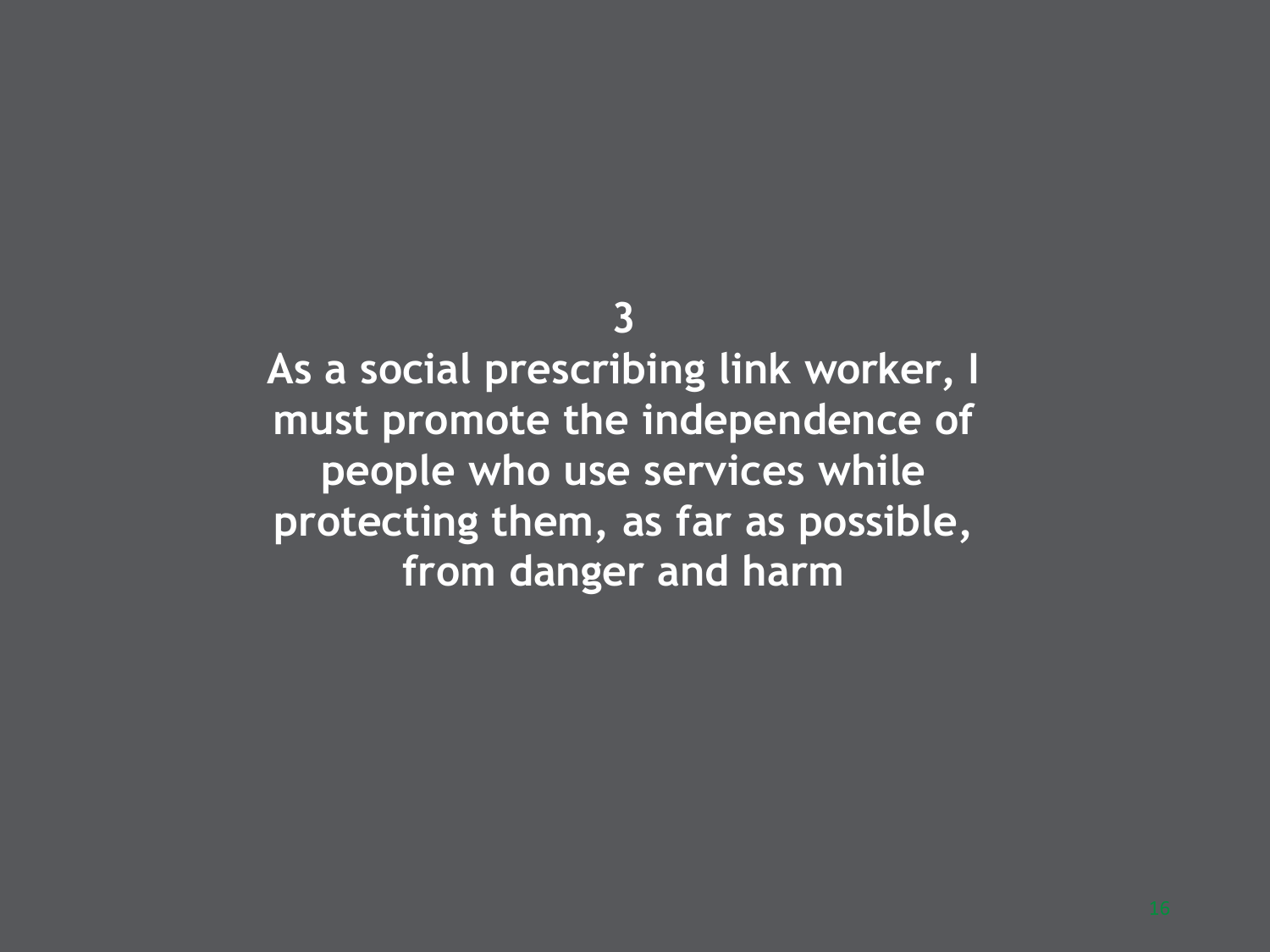**3.1** Promote the independence of people who use services, empower them to understand and exercise their rights and advocate on their behalf.

**3.2** Use established processes and procedures to report safeguarding concerns.

**3.3** Follow practices and procedures designed to keep me and other people safe from violent and abusive behaviour at work, including lone working and offsite working.

**3.4** Tell my employer, or the appropriate authority, about any resourcing, gaps or operational difficulties that might get in the way of providing high quality service.

**3.5** Keep to my employer's policies including those relating to lone working and be aware of national and local guidance.

**3.6** Enable people who use services and carers to give feedback. Take feedback seriously and either respond to them or pass them to the appropriate person.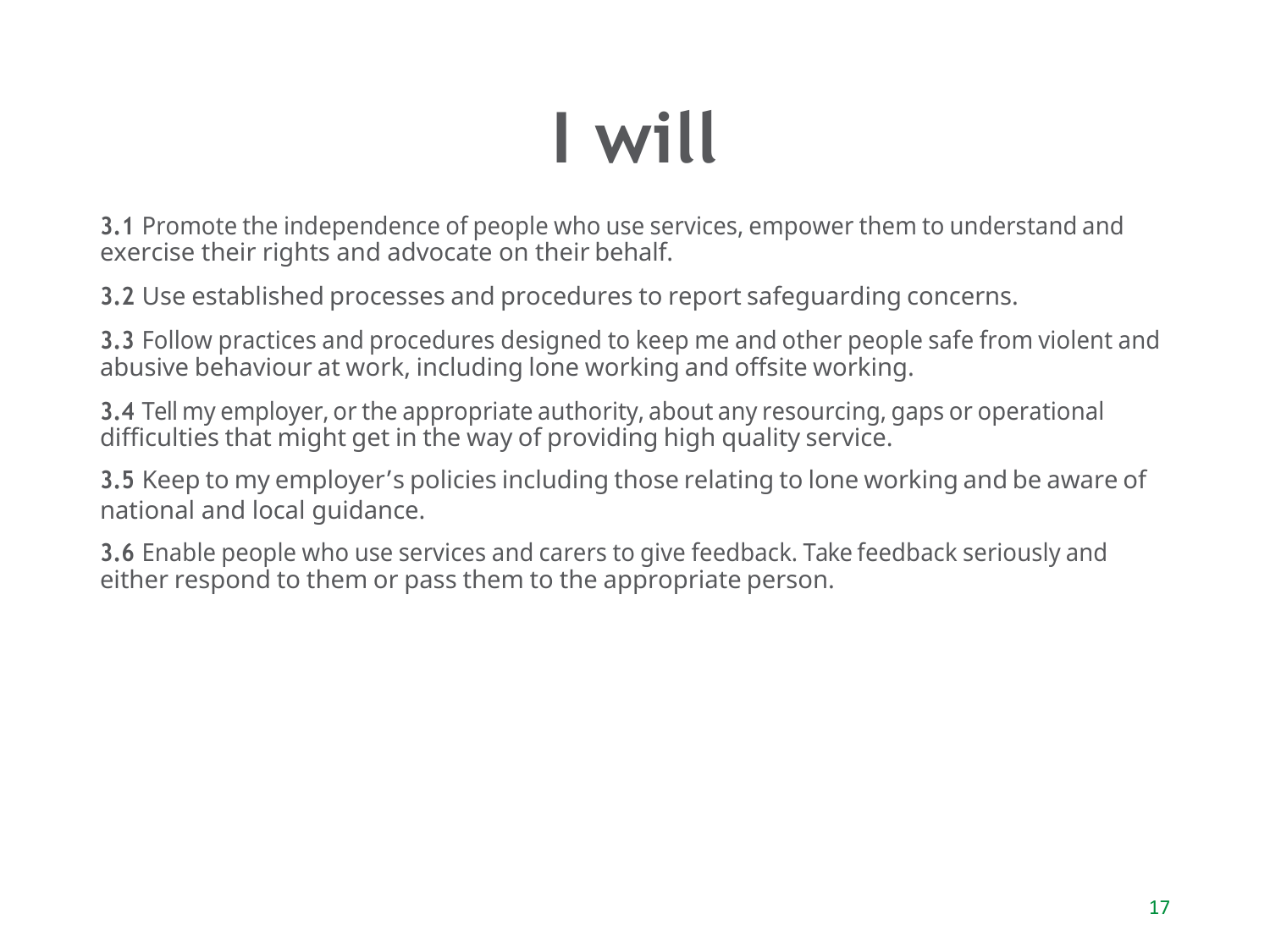As a social prescribing link worker, I **must act with integrity, uphold public trust and confidence in the social prescribing link worker profession**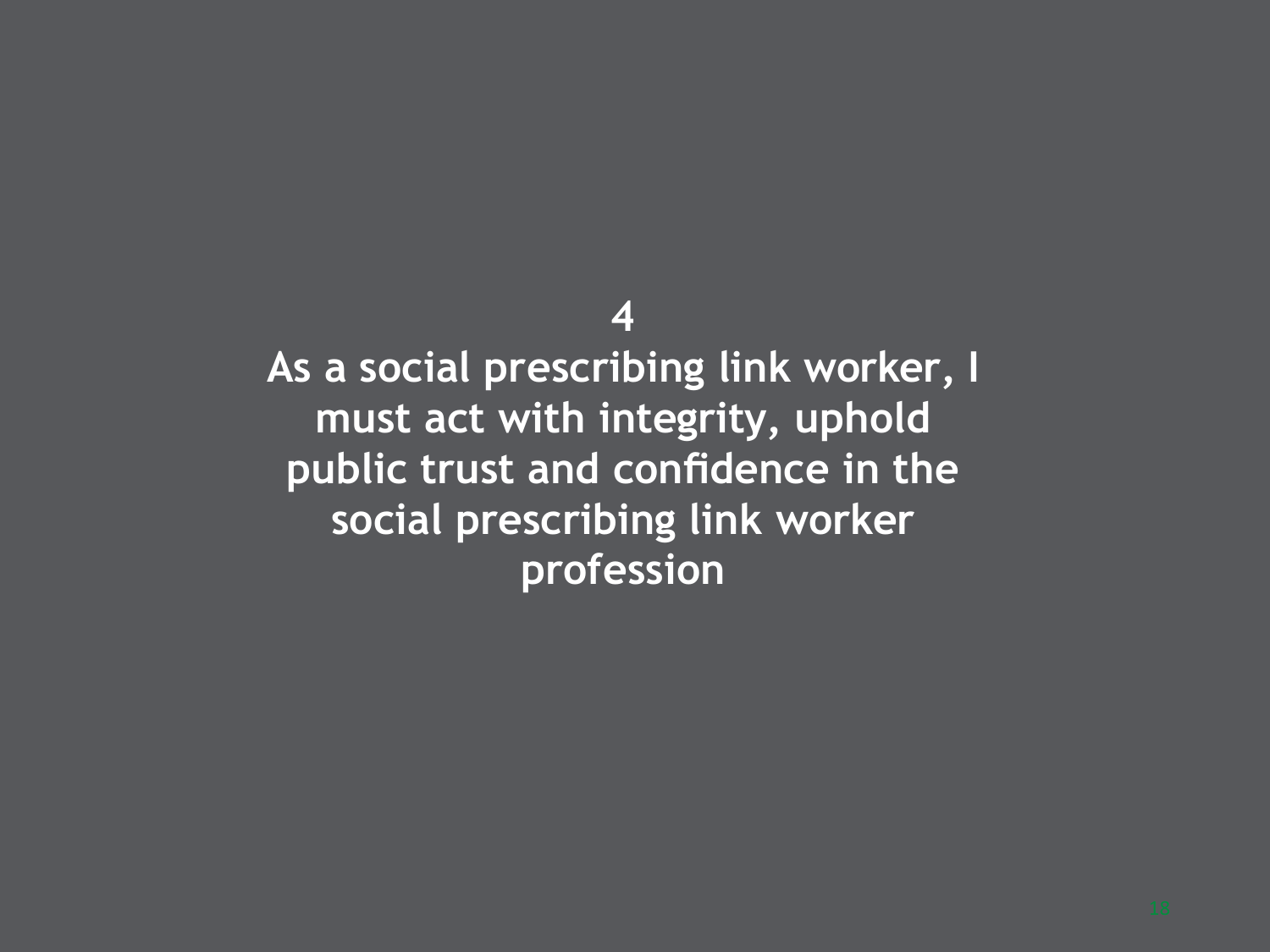**4.1** Commit to straightforwardness, honesty, and integrity in my dealings with clients.

**4.2** Set the right expectations with my client within my role boundary.

**4.3** Not put myself or other people at unnecessary risk.

**4.4** Not abuse the trust of individuals and carers or the access I have to personal information about them, or to their property, home, orworkplace.

**4.5** Not form inappropriate personal relationships with individuals, their families, carers, or pets.

**4.6** Not discriminate unlawfully or unjustifiably againstindividuals, carers, colleagues or other people.

**4.7** Notbehaveinaway,inworkoroutsidework,whichwouldcallintoquestionyoursuitability to work in the social prescribing link worker profession.

**4.8** Use all form of spoken, written and digital communication responsibly, respecting the right to privacy of service users.

**4.9** Respond to any complaints made against you professionally.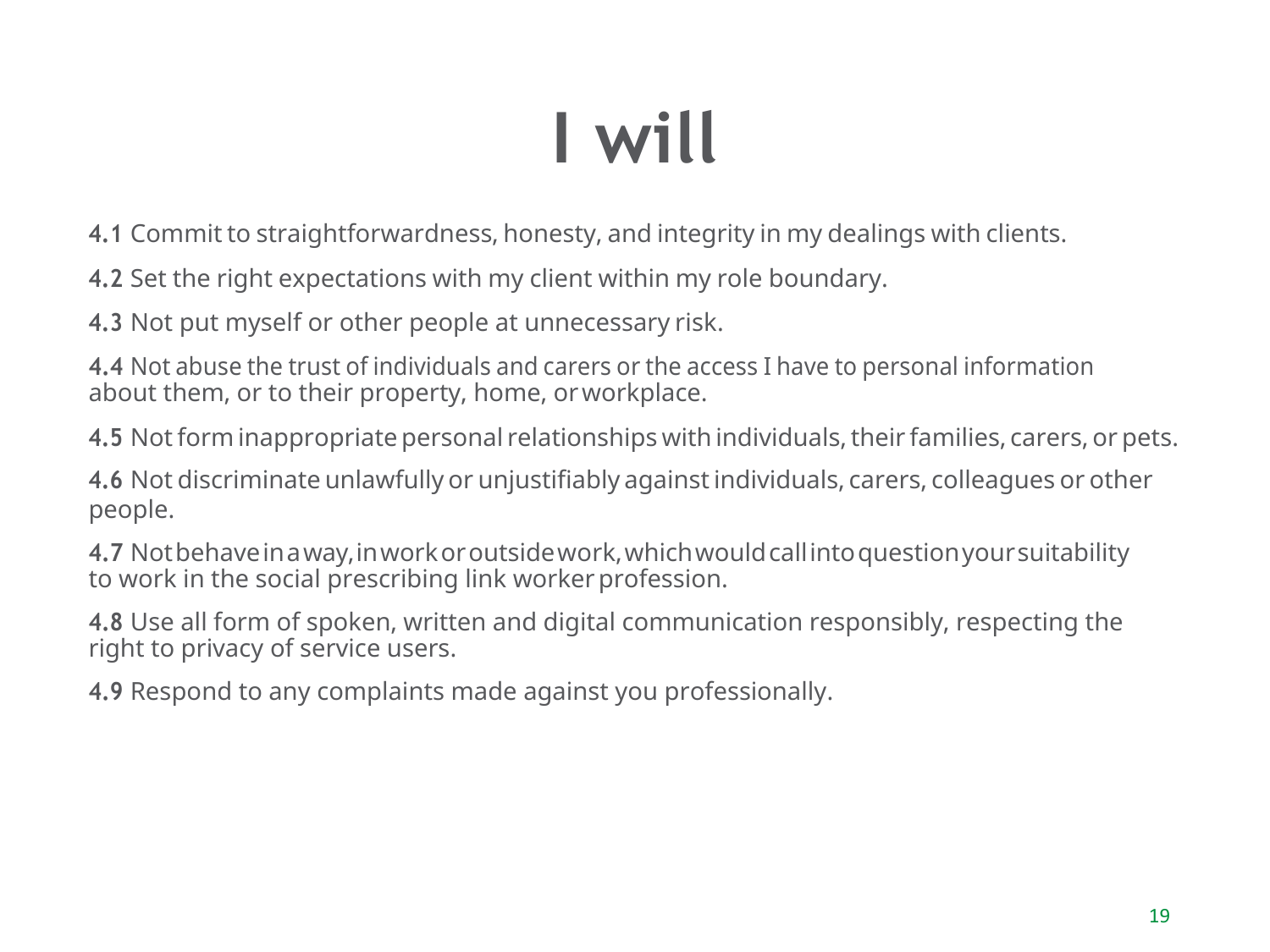**As a social prescribing link worker, I am accountable for the quality of my work and will take responsibility for maintaining and improving my knowledge and skills.**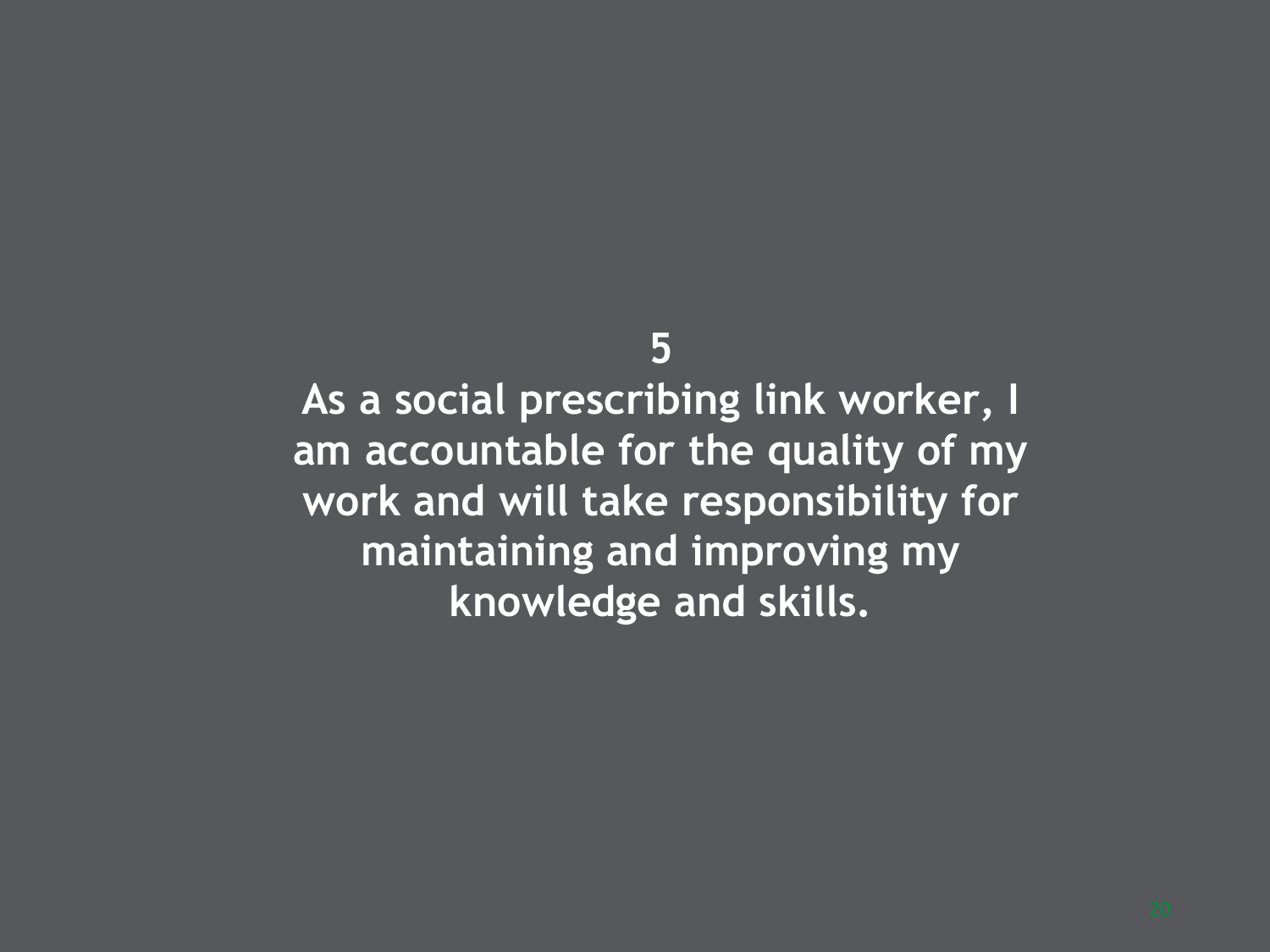**5.1** Be proactive in keeping abreast with local assets and service provision.

**5.2** Maintain clear, accurate and up-to-date records in line with procedures relating to my work.

**5.3** Recognise the limitations of my role and maintain professional boundaries.

**5.4** Askforassistancefrommyemployer if Idonot feel ableorconfident in carryingout any aspects of my job or increased responsibilities.

**5.5** Recognise and respect the roles and expertise of organisations, community groups and workers from other professions and work in partnership with them.

**5.6** Undertake on-going, effective, formal, and regular clinical supervision and/or professional supervision independent of line management.

**5.7** Undertake relevant learning to maintain and improve my knowledge, skills and contribute to the learning and development of others.

**5.8** Listen to feedback from people who use services, carers and other relevant people and consider that feedback to improve my practice.

**5.9** Seek out ways to increase personal resilience so thatI am able to work with client's concerns without being personally diminished.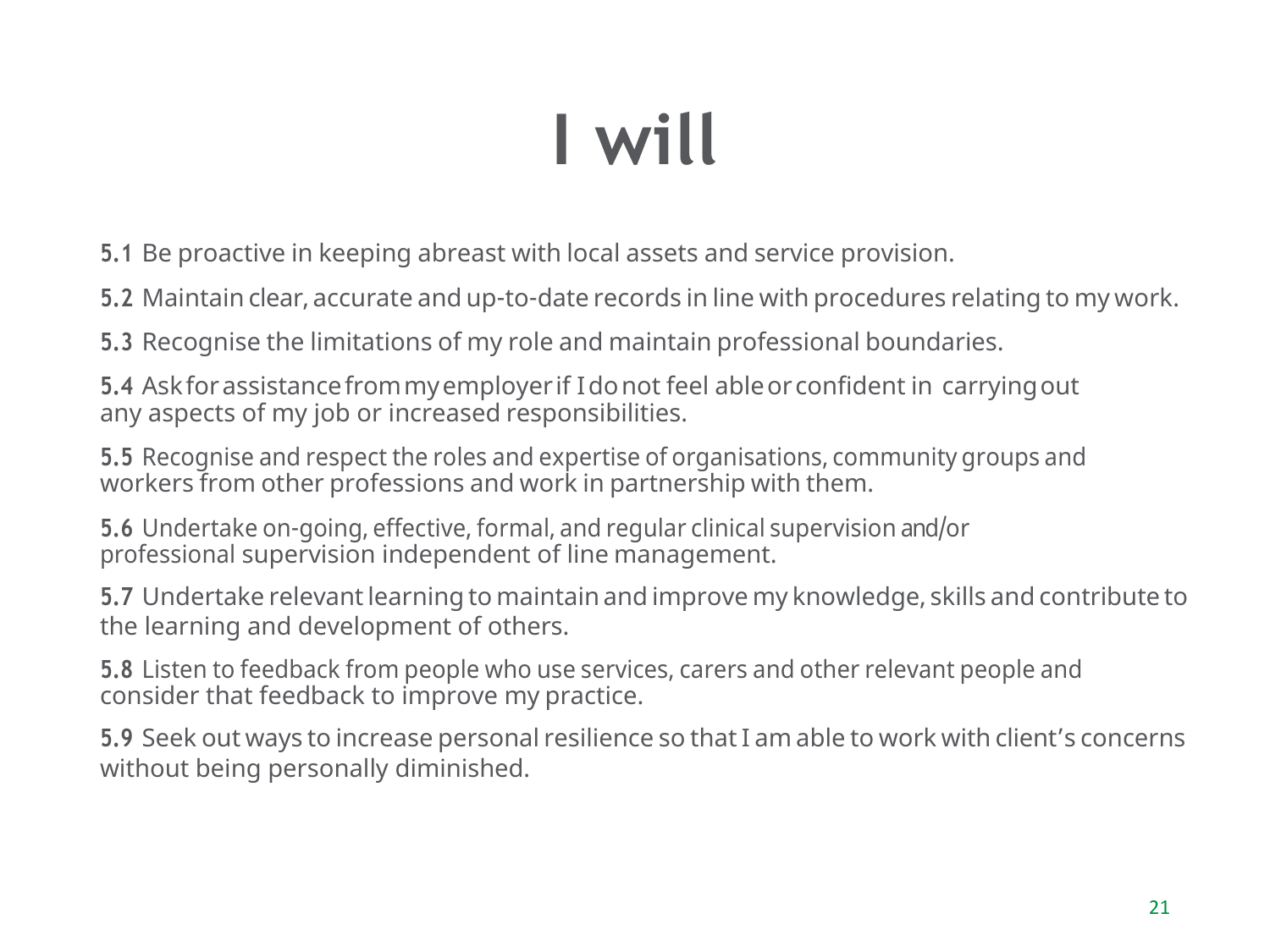**As a member of National Association of Link Workers, you will observe the standards of professional practice as set out in this Code, as they may be reviewed and reissued from time to time**